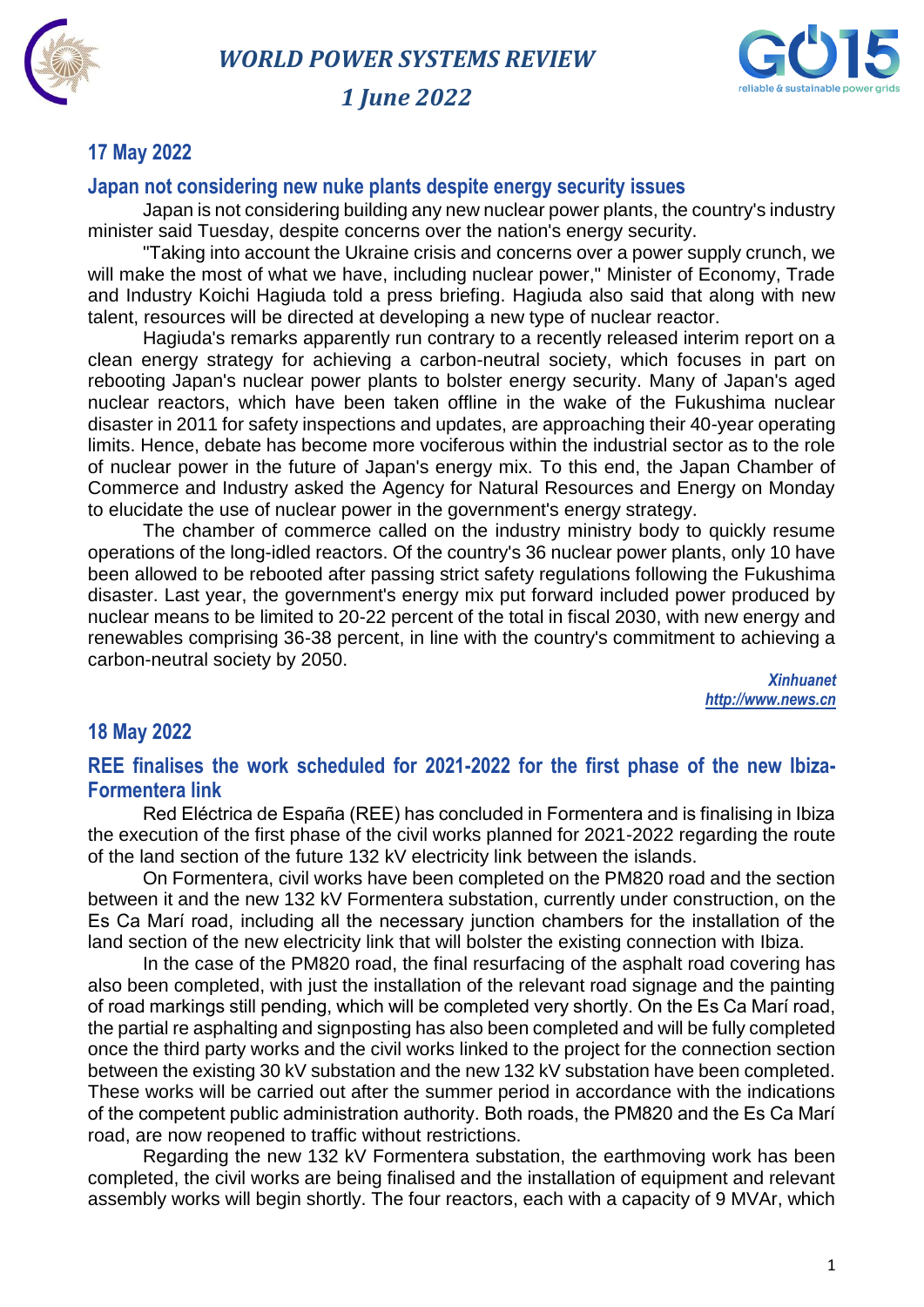



will be installed in the new substation and which will contribute to maximising the operation of the new link, arrived on the island today.

Civil works in Ibiza have been completed on practically the entire land section of the link, with the exception of Calle Torrent -which will be finished soon- and the Puig den Valls road and the Can Bufí area, where work will resume after the summer period, in accordance with the indications of the competent public administration authority. All the junction chambers associated with the new electricity link that will bolster the existing connection with Formentera have already been installed, and today the re-asphalting campaign has begun on the roads associated with the land section of the new interconnection. Additionally, work has been completed for the enlargement of the existing 132 kV Torrent substation in Ibiza, which is the connection point on the island for the future link. The enlargement consisted mainly of equipping six new 132 kV switching substation bays, four with GIS technology (enclosed inside a building) and two of AIS technology (outdoor), as well as the installation of four 132 kV reactors of 9 MVAr each and the internal wiring for connections between equipment.

Similarly, on both islands, the horizontal directional drilling for the sea-coast approach of the link and the installation of the associated offshore to onshore junction chambers have also been completed, elements that are essential for the underwater cable laying works and for the connection with the land section; work that is planned for after the summer period. In addition, work has also been carried out to restore the natural environment. With the progress made and the schedule planned for the second phase of the works for 2021-2022 and for 2023, the expected deadlines for the commissioning of the new submarine electricity link by the end of 2023 are still on track, as long as there are no unforeseen circumstances arising from global political instability and its impact on the supply chain and other aspects of the economy, which also has a particular bearing on the islands.

The work to be performed after the summer period and in 2023 are basically the completion of the aforementioned specific civil works, the laying of cables for the land section, the configuration of the cable junction chambers, the underwater cable laying works and the new 132 kV Formentera substation, as well as all the necessary tests to ensure the operability and physical and electrical integrity of the new link between the islands of Ibiza and Formentera.

*REE http://www.ree.es/*

## **18 May 2022**

#### **China's Hainan Province Plans to Create EUR 7 Billion Offshore Wind Supply Chain**

Chinese province of Hainan has issued an offshore wind supply chain development plan which includes creating a RMB 50 billion (around EUR 7 billion) worth supply chain industry by 2025 through building an industrial park and two manufacturing sites that will support offshore wind deployment.

The plan sees Hainan's offshore wind manufacturing industry backing the province's own offshore wind buildout as well as exporting to the Beibu Gulf Economic Belt, Southeast Asia and other regions. The Hainan Provincial Wind Power Equipment Industry Development Plan (2022-2025) is aiming to set up coordinated industrial development by focusing on the development of the equipment manufacturing industry around wind farms. This can facilitate cost reduction and easier transportation, and is favourable for agglomeration of professional services, upstream and downstream industrial chains, as well as construction, operation and maintenance, and other industries, according to the news on the Chinese Government's website.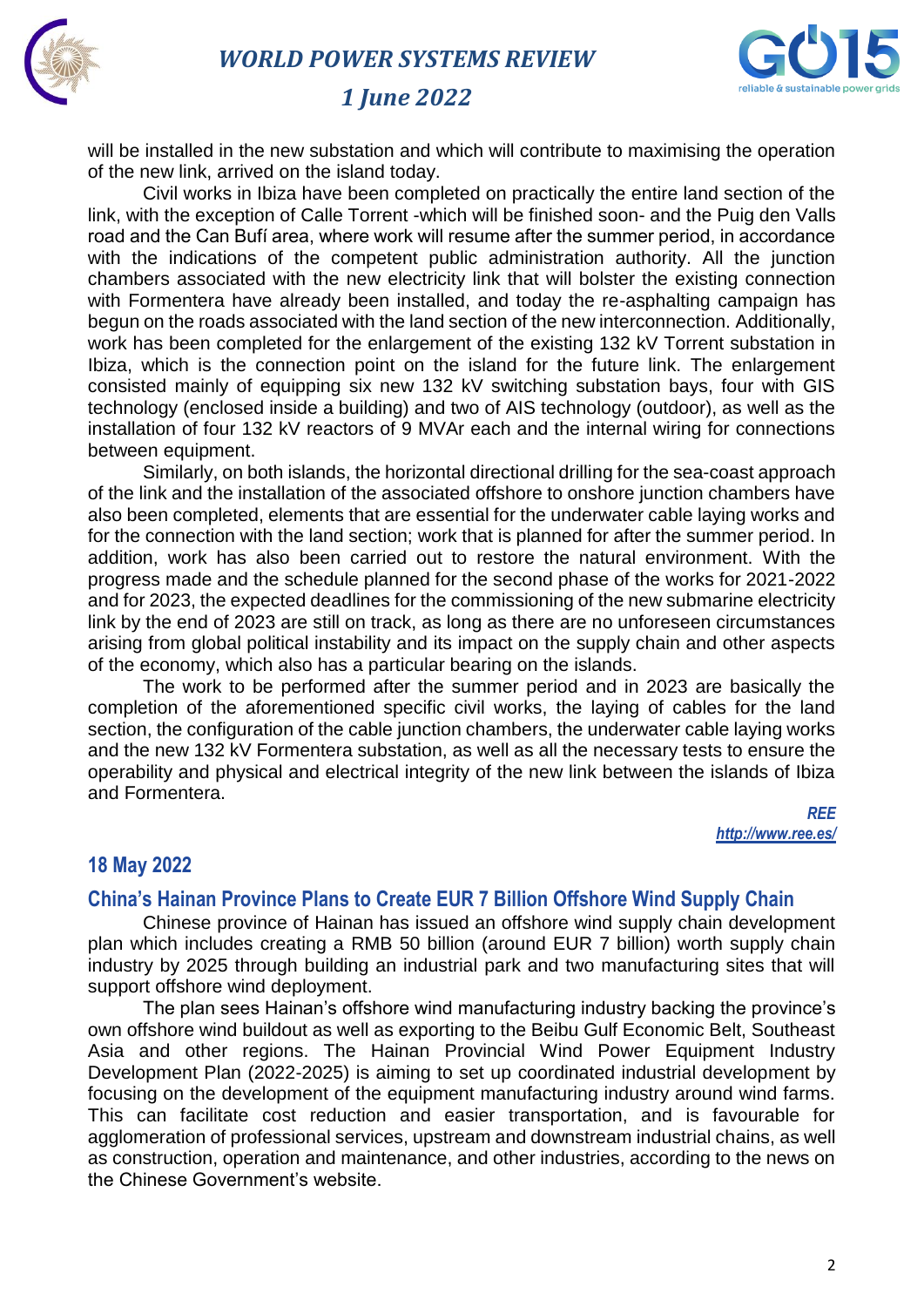



The plan is based on the idea of concentrating as much as possible on the spatial layout and construction of the wind power industrial park, combined with the province's offshore wind farm planning, and fully considers the province's industrial aspects, park positioning, port transportation and other factors. The overall spatial layout of the industrial development includes the Western Offshore Wind Power Industrial Park and two Offshore Wind Power Equipment Manufacturing Bases, one in Dongfang and one in Yangpu.

The equipment manufacturing bases are planned to be built by 2025. According to the Hainan's Provincial Department of Industry and Information Technology, the offshore wind and its equipment manufacturing industry can contribute to low energy consumption, low emission, high technology content and high added value in in Dongfang and Yangpu, whose industrial structure is dominated by the oil and gas industry. According to information from the beginning of this year, China is now leading in terms of both installed and connected offshore wind capacity after the country connected a total of 16.9 GW of offshore wind capacity to the grid in 2021.

*Offshorewind.biz http://www.offshorewind.biz/*

## **18 May 2022**

#### **Simply Blue sets out 5GW Swedish floater plans**

Irish floating offshore wind developer Simply Blue Group has unveiled plans for two multi-GW projects in Sweden.

The 2GW Skidbladner wind farm would be located 100Km south-east of Stockholm and the 2.75GW Herkules is planned for approximately 60km south-east of the Island of Gotland. Simply Blue Group is working in collaboration with wind energy consultancy Wind Sweden on both projects. Simply Blue Group director of market development Adrian de Andres said: "Floating wind has an important role to play in the Swedish Energy mix as well as Nordpool given it can be located further from shore and therefore its visual impact is significantly reduced. "Our project selection has focused on sites that we believe are environmentally friendly and at the same time technically and commercially feasible.

"We believe floating wind cost reductions will be steep in the next decade and therefore will be able to compete with other renewable energy sources in the 2030s.

"We are excited to bring our global floating wind expertise to Sweden while at the same time working with local companies." Wind Sweden chief executive Jeanette Lindeblad said: "Europe and Sweden are facing an increasingly urgent need to increase the production of renewable and fossil-free energy. Our collaboration with Simply Blue Group is a concrete example of how companies from different countries work together for a more sustainable future.To also be part of a project that is at the forefront of the technical development of offshore wind power, we see as both challenging and honorable."

> *Renews.biz http://renews.biz*

## **19 May 2022**

#### **World-first trial brings renewables one step closer to restarting GB's electricity grid**

A live trial in Galloway, south-west Scotland saw a hydro generator connected to the distribution network self-start, energise the local transmission and distribution network, and power up wind turbines on two wind farms within an isolated test network. There has never been a need to restart GB's electricity system from scratch and the prospect remains improbable. However, the success of the trial could create a blueprint for incorporating distributed energy resources (DER) using numerous green energy sources, to fire up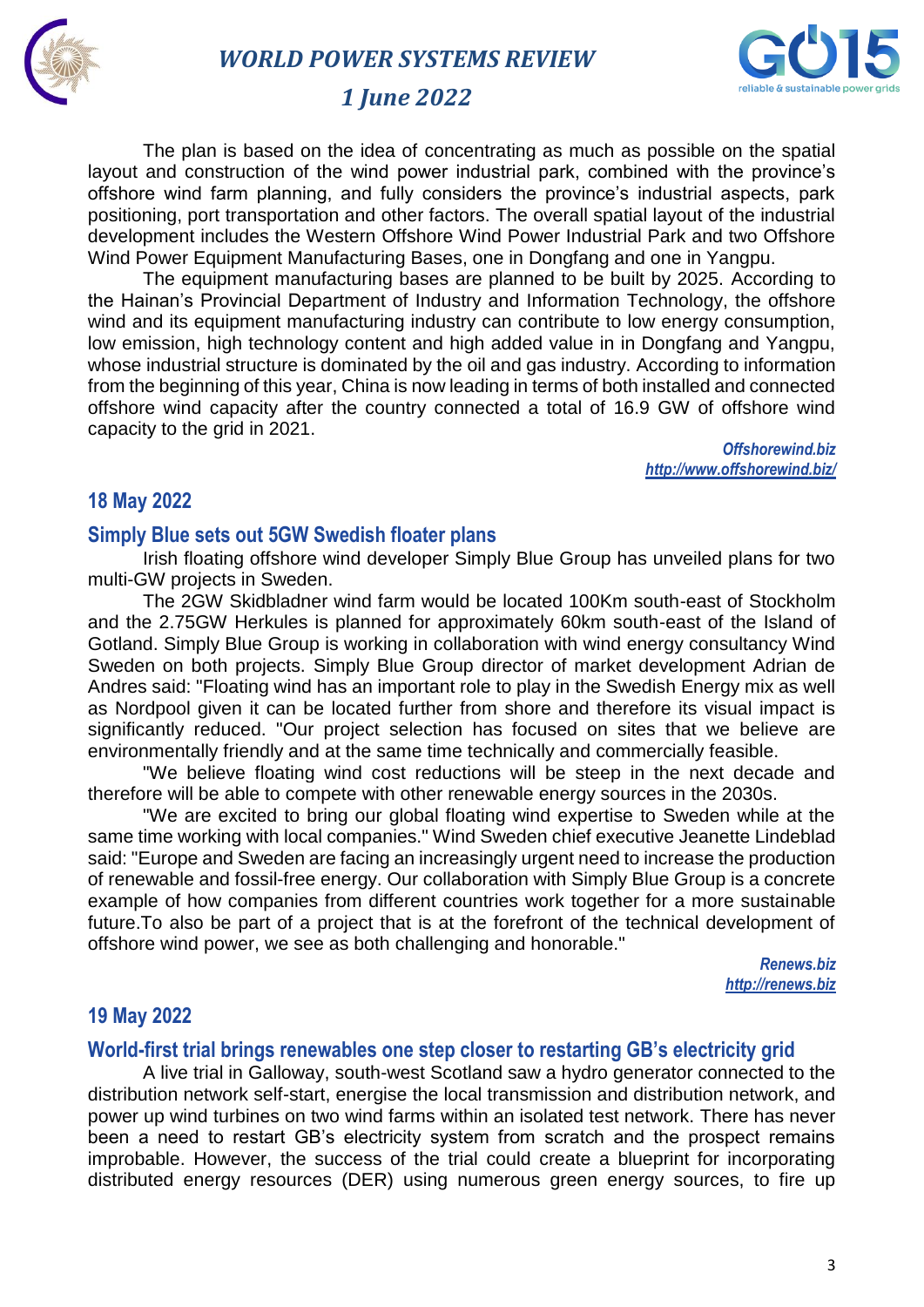



Britain's electricity system in the highly unlikely event of a shutdown of the electricity network.

The scale of the trial and its innovative approach is a world first and ground-breaking moment in the Distributed ReStart project: a collaboration between National Grid ESO, SP Energy Networks and specialist energy consultancy TNEI. Traditionally, large power stations are used to energise the higher voltage transmission network in the unlikely event of a partial or total shutdown of the electricity system, followed by a 'top-down' restoration of demand at lower voltages. The three-year Ofgem-funded Distributed ReStart project is instead trialling a 'bottom-up' approach by utilising DERs such as solar, wind or hydro, to fire up the electricity system. Its aim is to show how this process would restore demand to localised areas of electricity network and establish Distribution Restoration Zones (DRZs).

The trial was a truly collaborative effort with coordination not only required between the National Grid ESO and SP Energy Networks control rooms, but also in the coordination of multiple operational resources and people in preparation for and during the live testing. The result was establishing a stable 'power island' incorporating the hydro generator as the 'anchor', used to initially self-start and energise the local electricity network, and then power up several turbines at Glenchamber and North Rhins wind farms.

These tests proved the viability of connecting multiple DERs to a 'weak' islanded section of the electricity network, and now has the potential to be rolled out across Britain to establish working DRZs and to restore local demand in the event of a partial or total shut down of the electricity system. Using DER and green energy sources to restore GB's electricity system and increasing the diversity of providers would save millions of pounds in costs for consumers through increased competition.

It would also save hundreds of thousands of tonnes of carbon emissions by avoiding warming conventional coal and gas power stations, while boosting the ESO's plans to be able to operate a carbon-free grid by 2025 – an important milestone within the Government's own 2050 net zero target. Flexible demand companies and DERs would also secure revenue benefits for the provision of system restoration services.

Julian Leslie, Head of Networks at National Grid ESO, said: "We have one of the world's most reliable electricity networks, but our role is to be prepared for the most extraordinary of scenarios, including a nationwide power outage. This trial is a breakthrough moment for our Distributed ReStart project, which stands to improve system resilience and security of supply in a cleaner and cheaper way. We are always innovating for a greener future and the huge growth of green energy sources on distribution networks presents an opportunity to reduce our reliance on fossil fuels and co-ordinate a system restoration process using renewables.The concept of meeting our grid restoration needs by renewable generation alone has become closer to reality as a result of this trial."

Scott Mathieson, Network Planning and Regulation Director at SP Energy Networks, said: "The increasingly complex needs of our energy system, coupled with the significant increase in both demand and generation we need to accommodate on our transmission and distribution network, mean it is crucial we ensure the continued security and resilience of our electricity system. We're really encouraged by the results of this latest trial on the Distributed ReStart project, where we're seeing a real opportunity for this innovative approach to improve resilience and timelines for system restoration. Our customers are becoming increasingly dependent on their electricity supply for all of their activities, which is why we're absolutely focused on ensuring we build the network we know they need now and long into the future.

The live trial, led by SP Energy Networks, involved utilising the Kendoon hydro generator as the anchor (used to initially energise the network), along with multiple turbines at Glenchamber and North Rhins wind farms connected to the Glenluce 33 kV Grid Supply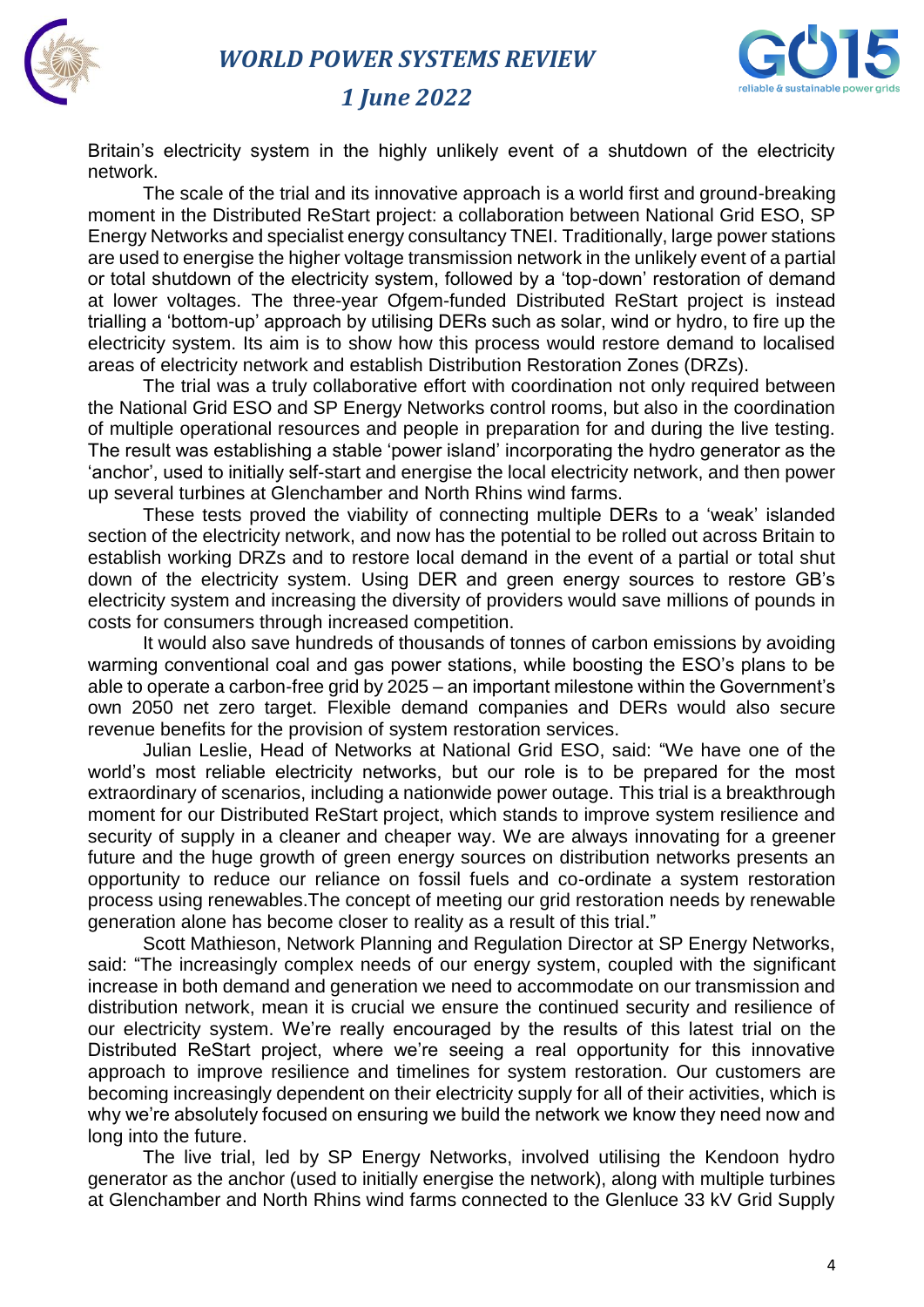



Point (GSP). In addition, a 33 kV loadbank was connected to the test network to simulate customer demand and allow the distributed energy resources (DER) to generate.

The trial successfully:

• energised primary (33/11 kV) transformers (up to 24 MVA) from the Kendoon hydro generator operating at normal voltage levels (11 kV)

• proved the Block Load Pick Up (BLPU) capability of the anchor generator (the amount of instantaneous demand which can be applied while maintaining the frequency above 47.5 Hz)

• energised the Glenchamber and North Rhins wind farm 33 kV cable arrays, and associated turbine transformers, from the anchor generator (initially all turbines were shut down)

• connected several wind turbines at Glenchamber and North Rhins wind farms to the 'weak' islanded network (supplied from Kendoon hydro) and proved stable turbine operation both in power factor and voltage control modes

• established a stable power island with Kendoon hydro and several turbines connected across Glenchamber and North Rhins wind farms simultaneously

> *NGESO http://www.nationalgrideso.com/*

## **19 May 2022**

**Red Eléctrica will adapt the operation schedule of the peninsular electricity system into 15-minute periods**

As of Tuesday, 24 May, Red Eléctrica de España will modify the scheduling processes for planning system operation to adapt them to a quarter-hourly scheduling model (i.e., every fifteen minutes), in accordance with European Regulation (EU) 2017/2195 on electricity balancing published on 23 November 2017. In this way, the Company will begin to use 15-minute periods for the allocation and settlement of the ancillary services of the Spanish peninsular electricity system, mechanisms used by the system operator to guarantee the constant security of the system and the balance between electricity demand and generation.

The implementation of this new model will only have an impact on the system ancillary services and will in no way affect the calculation of the final price of energy (available on the Red Eléctrica website and via the redOS app). Additionally, this measure will not alter how prices are graphically displayed to the consumer, which will continue to be shown on an hourly basis, nor will it affect the operation of the day-ahead and intraday markets, which is managed by the market operator, OMIE. It will therefore have no impact on the calculation of the electricity bill of consumers.

The adaptation to the quarter-hourly schedule is the necessary preliminary step in order to connect the peninsular electricity system in 2024 to the platforms that manage the balancing services at European level and that will enable the use of international crossborder connections to be optimised and which seeks to generate the maximum possible efficiencies between all the European electricity systems. Red Eléctrica de España is taking this step to adapt its systems to this new model and to have the necessary technical tools to be able to face the future challenges derived from the integration of the Spanish system into the European internal energy market in a more efficient and agile manner.

New demand curves for Spain, the Canary Islands, Ceuta and Melilla

Coinciding with this modification, the Company is launching four new real-time demand curves: national, the Canary Islands, Ceuta and Melilla. These demand curves will be added to the 14 existing ones (the mainland electricity system, the Balearic Islands system, the systems of each of the 11 islands that make up the Balearic and Canary Islands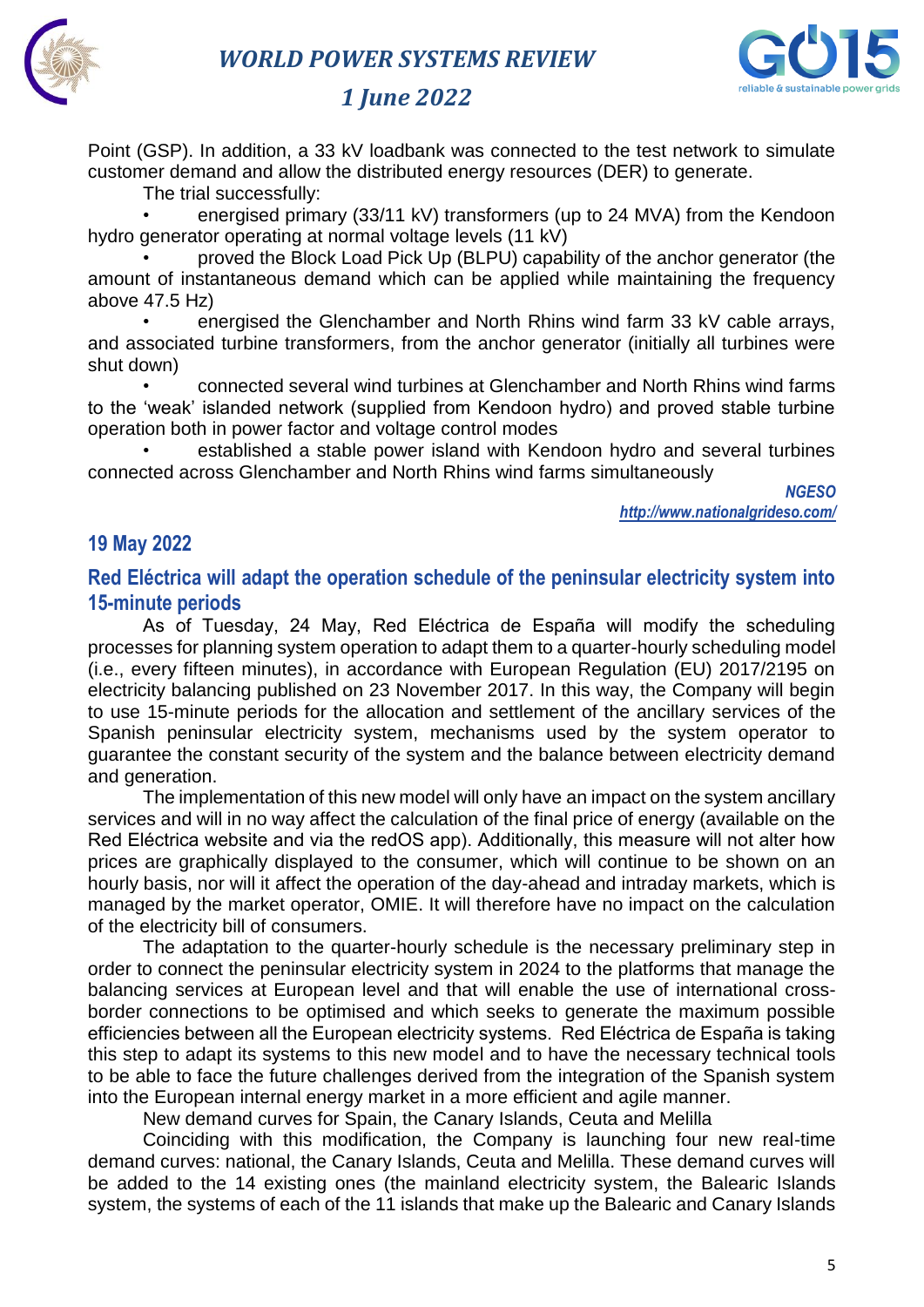



archipelagos as well as the Lanzarote-Fuerteventura unified system), which show the behaviour of demand and electricity generation in real-time using instantaneous values which, as of 24 May, will be displayed every five minutes.

These curves, which can be consulted on the Company's Real-time demand and generation webpage or via the redOS app or on the system operator's information portal eSIOS, show the demand forecasts (green line), the generation programmed to meet the demand (red line) and, finally, the actual demand (yellow line), in addition to the composition of the electricity generation mix as well as the tonnes of CO2 equivalent associated with each of the generation technologies.

> *REE http://www.ree.es/*

## **19 May 2022**

## **South Sudan, Ethiopia Sign 100 MW Electricity Trade Agreement**

The Republic of South Sudan has signed a Memorandum of Understanding (MoU) with regional neighbor Ethiopia for the purchase of 100 MW of electricity over the next three years. With plans to gradually increase imports to 400 MW, the MoU is key to meeting electricity demand in South Sudan, while increasing revenue for Ethiopia.

As per the terms of the agreement, the first step of the power purchase plan will entail a feasibility study conducted by both countries in the next year.

In the two years following the study, Ethiopia and South Sudan will initially construct a 357 km, 230 kv transmission line that will connect Ethiopia's Gambella region to South Sudan's Malakal region with plans to construct another 700 km line from Ethiopia's Tepi distribution center to South Sudan's capital city, Juba, thereafter.

The MoU was finalized by H.E. Peter Marcello, Minister of Energy and Dams in the Republic of South Sudan together with representatives from Ethiopia's Ministry of Finance, during a South Sudanese official visit to Ethiopia's capital Addis Ababa in the first week of May.

*Energy Capital & Power http://energycapitalpower.com/*

## **19 May 2022**

#### **Canadian MoUs advance microreactor deployment**

Westinghouse and the Saskatchewan Research Council (SRC) have signed a Memorandum of Understanding (MoU) on a project to locate an eVinci microreactor in Saskatchewan, while an MoU between McMaster University, Ultra Safe Nuclear Corporation (USNC) and Global First Power (GFP) will further examine the feasibility of deploying USNC's Micro Modular Reactor (MMR) at the university or an affiliated site.

The MoU between SRC and Westinghouse Electric Canada will jointly develop a project to locate an eVinci microreactor in Saskatchewan for the development and testing of industrial, research, and energy use applications.

Saskatchewan is home to the largest and highest-grade uranium mines in the world, but does not currently have any nuclear power reactors. Since 2019, it has been collaborating with the provinces of New Brunswick and Ontario - later joined by Alberta - to advance the development and deployment of small modular reactors (SMRs) to address climate change. "For 38 years, SRC was the licensed owner and operator of a SLOWPOKE-2 nuclear reactor, and we look forward to building on that experience with Westinghouse," Minister Responsible for SRC Jeremy Harrison said. "The hands-on experience SRC gained can be applied to emerging nuclear technology, such as SMRs, as we consider how to best power our future." "Modern nuclear reactors have the ability to provide the safe, clean, and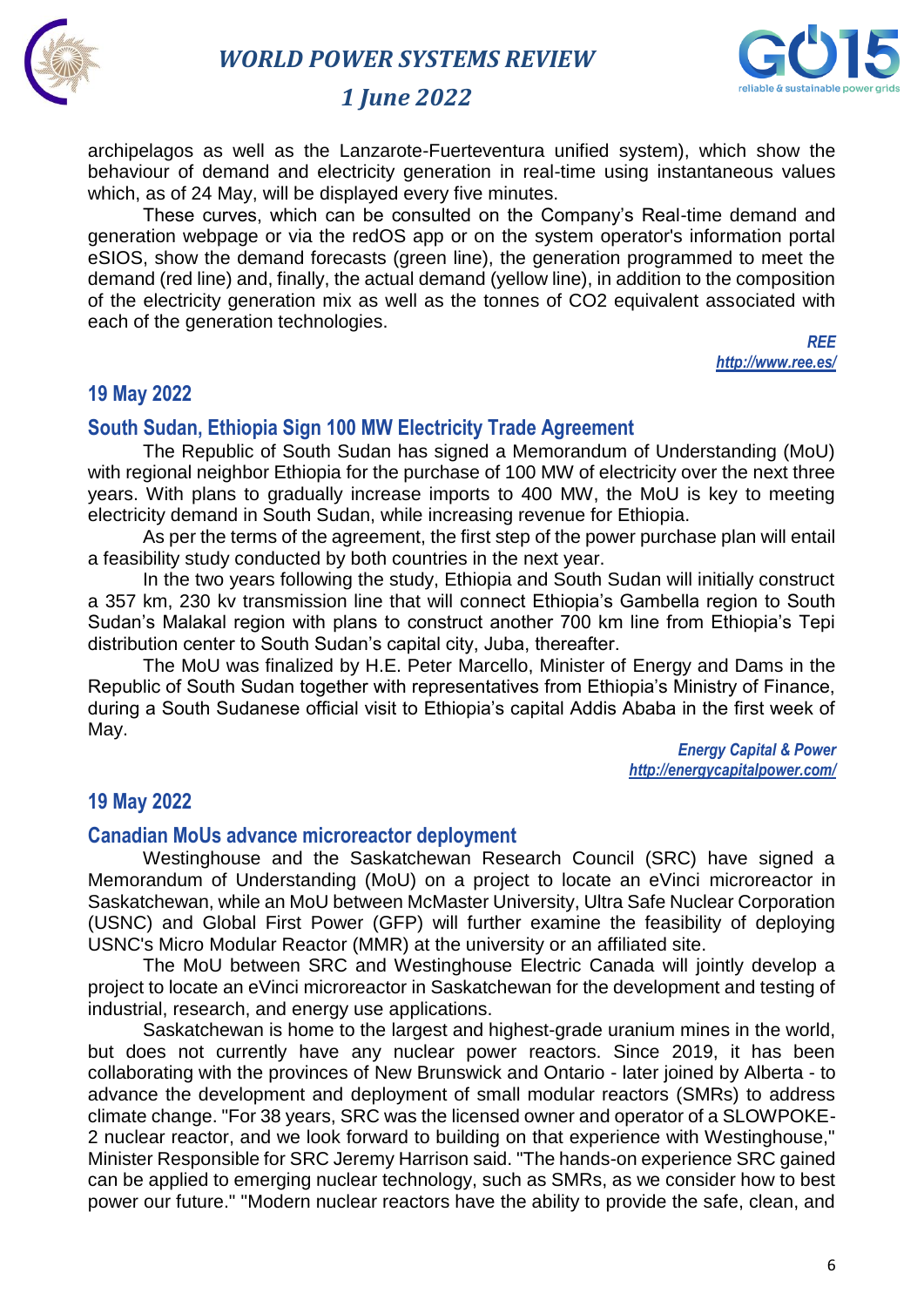



baseload power that Saskatchewan people rely on for their everyday needs," said Don Morgan, the minister responsible for provincial utility for SaskPower. "The advancement of nuclear power in our province will not only modernize our power grid, but result in billions of dollars in additional economic activity."

The eVinci is a heatpipe reactor that can produce 5 MW of electricity and 13 MW of high-temperature heat, and can operate in combined heat and power mode. Westinghouse says this "nuclear battery" provides power solutions at a different scale than centrally generated utility-scale power. It can support various applications including remote mining operations, remote communities, individual industrial heat and power scenarios, distributed hydrogen generation and integrated energy solutions.

In March, the Canadian government announced plans to invest CAD27.2 million (USD21.6 million) in the eVinci microreactor through Innovation, Science and Economic Development Canada's (ISED) Strategic Innovation Fund.

> *World Nuclear News http://world-nuclear-news.org/*

## **19 May 2022**

#### **Shell to partner with Brazil's Açu to build green hydrogen plant**

Shell and Brazil's Porto do Açu have agreed to jointly build a green hydrogen plant, executives told Reuters, a deal that could result in the debut of the up-and-coming technology in South America's largest nation.

Under the terms of a memorandum of understanding signed on Thursday and first disclosed to the news agency, the firms will build a 10-megawatt green hydrogen plant on the premises of Açu in Brazil's Rio de Janeiro state. The plant is due to be completed by 2025. Green hydrogen is a zero-carbon fuel made by using renewable power to split water into oxygen and hydrogen, increasingly promoted as a way to clean up emissions-heavy industries such as refining and agriculture.

Açu, a massive industrial complex and port, is owned by Prumo Logistica SA, which is in turn controlled by U.S. private equity firm EIG Global Energy Partners. Two subsequent, optional phases in the project would bring production to 100 megawatts by 2029, under the terms of the memorandum. The first phase alone will likely require \$20 million to \$40 million in investment, a spokesperson for Shell wrote in an e-mail, warning that those values are subject to change. While several companies have proposed building green hydrogen plants in Brazil, the Shell-Açu deal stands out as a project that will begin shortly, while production is scheduled to start in three years. Most projects proposed in Brazil have not moved past conceptual or viability stages.

The current market of consumers is extremely small. But by creating supply of green hydrogen, the consortium hopes to spur demand, while catalyzing green hydrogen usage writ large, Monique Gonçalves, head of regulatory affairs for Shell in Brazil, and Mauro Andrade, executive director of business development at Prumo, said in a joint interview. Funds to build the plant will come from a pot of resources that Brazil's oil regulator requires each producer to set aside for projects linked to research and development.

> *Reuters http://www.reuters.com/*

## **22 May 2022**

## **US: Summer Will Be Brutal On Wallets — And Hurtful To Decarbonization**

It's not yet Memorial Day, and temperatures across the Mid-Atlantic region are unrelenting. Expect those digits to rise even more over the summer months — not just there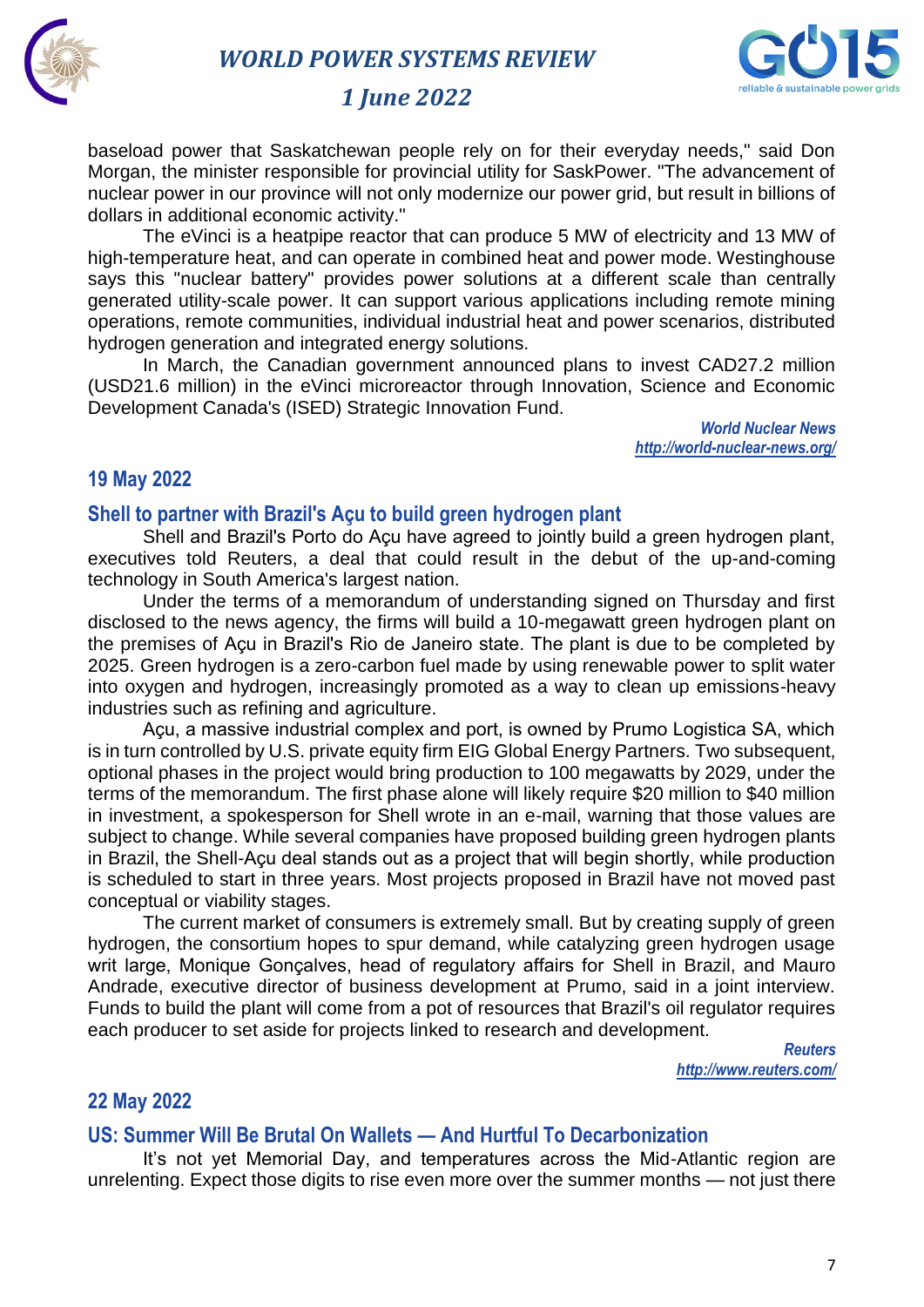



but throughout the United States. So says the North American Electric Reliability Council, which just released its 2022 Summer Reliability Assessment.

The council, known as NERC, oversees the electricity infrastructure. And while every summer has sweaty days, this one will require multiple showers a day. That means more electricity and water usage — commodities that may be in short supply.

Therein is the dilemma: the latest Intergovernmental Panel on Climate Change is equally dire, saying that human-induced climate change leads to heatwaves, wildfires, and droughts. Indeed, the world will endure several climate hazards if it doesn't limit its use of fossil fuels and prevent temperatures from increasing more than 1.5° Celsius or 2.7° Fahrenheit.

Juxtapose this scenario next to the high prices that consumers worldwide are paying to heat their homes and fill up their cars. In the United States, natural gas has risen from \$2 per million BTUs to nearly \$9 for the same unit. Now that the gas is used to cool homes, demand — and prices — will remain high. At the same time, it is a Herculean task to build a pipeline. And in Europe, those prices hit \$37 per million BTUs — caused by a confluence of events, including supply chain issues, poor energy planning, and wind energy deficits.

Can climate change and energy insecurity be reconciled? The solution is an artful path forward and not a case of throwing caution to the wind. "The supply chain issue and inflation are for real," says Arshad Mansoor, chief executive of the Electric Power Research Institute, during a conference hosted by the United States Energy Association, in which this journalist was a panelist. "While these may be temporary issues, the United States plans to reduce its carbon emissions by 50% economy-wide by 2030."

The electricity regulator, NERC, says that the midwest and west will get hit especially hard this summer. They may have to go through brownouts. The Midcontinent Independent System Operator could face the harshest conditions: the demand in that 15-state region that serves 42 million people jumped 1.7% compared to last year. That is compounded further by supply chain chokepoints, leading to product shortages and shipping delays. The Midcontinent system operator, which is the grid's traffic cop, is at risk because it may not have enough reserves to meet those challenges. It is the entity that calls up power sources and directs them to where they need to be, and it might be 5,000 megawatts short. It's like being devoid of savings if your car needs a new engine while your house needs a new AC unit.

Undoubtedly, battery storage will help — the devices that can harness wind and solar electrons and distribute them when the weather is not agreeable. But thus far, the high cost has kept them from providing the insurance that resource managers need. Consumers will have to turn up their thermostats and sweat it out.

"We are decarbonizing quite quickly and I'm worried about doing that right as we wait for these new technologies to become commercially viable — things like batteries," says John Bear, chief executive of the Midcontinent Independent System Operator, at the conference. He says that while utilities are adding solar and wind power, they are retiring "thermal units" that could step up if the sun doesn't shine. He adds that natural gas plants can't get pipelines built in certain parts of the country. "We are just below our reserve margin which is not where we'd like to be," Bear says. "When it's not windy, we need to move other controllable resources to where they need to go. It's just a matter of facilitating the right playing field."

Most U.S. investor-owned utilities have net-zero goals — made possible by the falling cost of wind and solar energies. But the move to electrify the economy works to their advantage. And some of the early adaptors are CenterPoint Energy CNP +1.5%, Duke Energy DUK +2%, Edison International EIX +2.5%, Exelon EXC +2% Corp, PPL PPL +1% Corp., Sempra Energy, and Xcel Energy XEL +1.9%.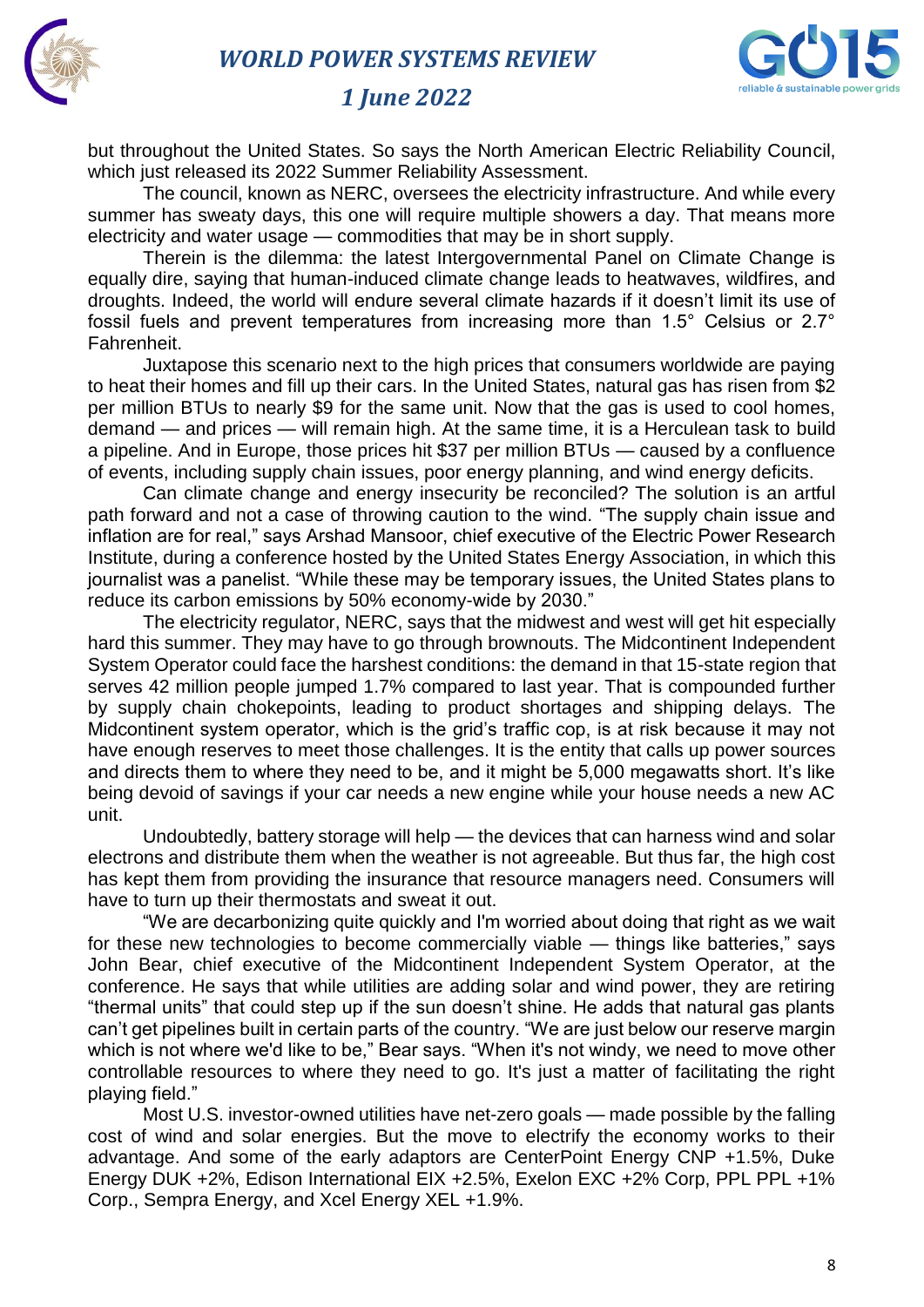



President Biden's aim is to produce 80% clean energy by 2030 and 100% by 2035, generating \$23 trillion in the process. Utilities are at the heart of both the problem and the solution: they contribute about 39% of all CO2 emissions in the United States. To be clear, getting to net-zero does not mean the abolition of fossil fuels; instead, it means offsetting their emissions. Today, 20% of all energy used in homes and industry is electric, says EPRI's Mansoor. But that number could get as high as 60% in 2050. The grid must be modernized or expanded to manage the increased demand: four times more renewables and a flourishing electric transport sector, which is now responsible for 30% of all CO2 releases.

Electrifying everything may be good for power companies. But it also requires them to invest more in the wires needed to transport electrons. Andres Carvallo, chief executive of CMG Consulting, spoke at the conference and points to the move to electric vehicles: 280 million vehicles are registered in the United States. If they all magically ran on electricity, it would require 28,000 megawatts Thankfully, there is time to modernize the infrastructure. Only a small percentage of electric vehicles are entering the market. But more and more carmakers are promising to phase out the internal combustion engine and produce primarily electric vehicles. Those cars could comprise as many as 5-in-10 sales by 2035. The money consumers spend filling up their gas tanks will get reduced as a result.

Global citizens are feeling the heat in terms of higher energy prices. And while the economic transition may be painful, it has the potential not just to avoid a climate breakdown but also to return money to people's wallets. The change, however, has to be wellconsidered — not one that hopes for the best. Summer cooling bills will jump because of higher temperatures and greater demand. And it's not helped by reserve shortages, droughts, and wildfires. Energy bills and climate change are pitted against each other, and policymakers are walking a fine line. But their discussions must center on the speed of the energy conversion and not on whether to avoid the tough drive ahead.

> *Forbes http://www.forbes.com/*

## **23 May 2022**

#### **EirGrid Welcomes Celtic Interconnector Planning Decision**

EirGrid welcomes today's decision by An Bord Pleanála to grant approval for the Celtic Interconnector Project, subject to a number of conditions. The Celtic Interconnector is a subsea link that will allow the exchange of electricity between Ireland and France. EirGrid has been working with its French counterpart, Réseau de Transport d'Electricité (RTE), to progress plans for the Interconnector. In 2019, a funding agreement under the European Commission's Connecting Europe Facility (CEF) Energy Programme saw the project receive €530 million in funding.

Last July, EirGrid submitted the planning application to An Bord Pleanála for the Irish on-shore element of the Celtic Interconnector. This followed a series of technical assessments, consultations and engagement with the local community that took place over the preceding years.The planning application included a full Environmental Impact Assessment (EIA) Report and Natura Impact Statement. An Bord Pleanála assessed the proposal, including the landfall in Youghal, cable route, converter station and network connection and associated technologies. The board also ran a seven-week period of statutory consultation.

EirGrid chief infrastructure officer, Michael Mahon, said: "This brings us one step closer to the many benefits this project will bring, including improving the security of electricity supply, helping to achieve our climate objectives and reducing the cost of electricity. "A lot of people have been involved in this project and we recognise especially the input of communities in East Cork who have provided important feedback and engaged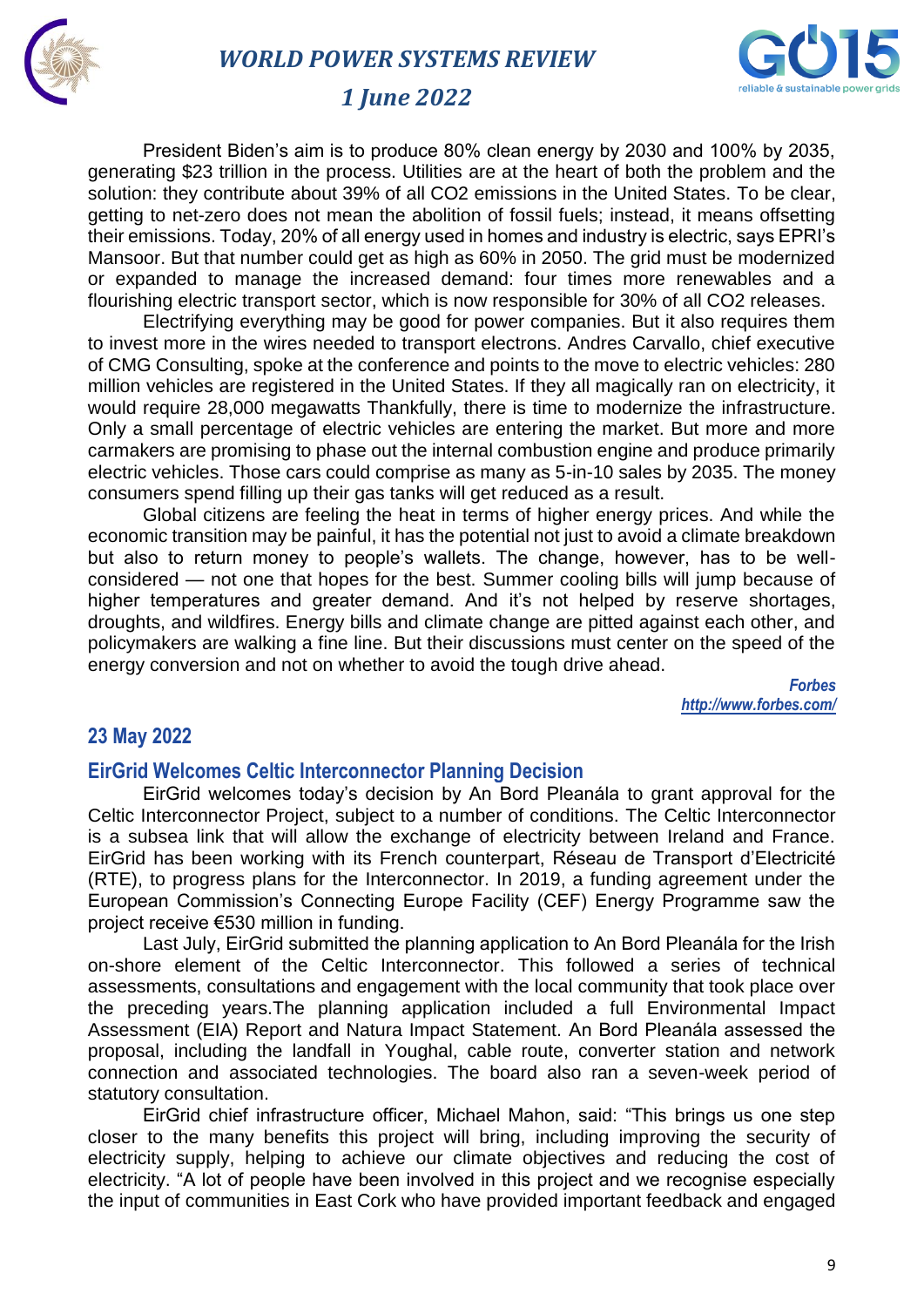



constructively with the project team. "Our focus now moves to progressing the project to the construction phase, subject to the planning conditions. During this phase we will carry out ongoing detailed assessments and continue to engage with and listen to communities and stakeholders." A Foreshore Licence has been submitted for the offshore elements of the project in Ireland, and a marine licence is also required from the UK Marine Management Organisation. Subject to securing these consents, it is expected the project will be built and energised by 2026.

> *EirGrid http://airgrid.io*

## **24 May 2022**

## **Germany plans to put idled coal plants on standby in case of gas supply disruption**

Germany is planning to use coal-fired power stations which would have been idled this year and next as reserve facilities in case of disruption to gas supplies from Russia, economy ministry sources said on Tuesday.The proposals, drawn up by the ministry as part of precautionary measures in case of a gas shortage, would run until March 31, 2024 as Germany tries to cut its dependence on Russian fossil fuels after the invasion of Ukraine, the sources said.

In particular, gas, which accounted for 15% of power production input last year, must be prioritised for industry and heating homes if a bottleneck arises, making it necessary to draw on idled coal capacity to fill the gaps, they said. Under the provision, a total 8.5 gigawatts (GW) of brown, hard coal-fired and a small amount of oil-fired generation capacity, all already, or due to be idled in 2022 and 2023, would be enabled by their operators to provide electricity on demand. Participation in the scheme would be voluntary and operators would be compensated from public funds for holding feedstock ready, and for providing the necessary technical assistance.

The sources said that maintaining coal capacity in a state of readiness would not mean that plants emit additional carbon emissions, stressing that the plan would not derail Germany's overall goal to stop using coal for power generation by 2030. The scheme would not drive up power prices because coal-fired generation is relatively cheaper than using gas, they added.

> *Reuters http://www.reuters.com/*

## **24 May 2022**

## **Belgium government allocates funding for SMR research**

Belgium's SCK-CEN nuclear research centre will receive a budget of EUR100 million (USD107 million) from the federal government to conduct research into small modular reactors (SMRs).

"In addition to the substantial progress of renewable energy, the government has also decided to study other technologies which could make a contribution by 2050," said Minister of Energy Tinne Van der Straeten during a ceremony to mark the 70th anniversary of SCK-CEN's founding. "To this end, the government is making EUR25 million available per year for research into fourth-generation small modular reactors for a period of four years. "This should allow to verify whether sustainable nuclear energy is technically feasible. The researchers of SCK-CEN belong to the absolute world best and are now looking for major breakthroughs in both the technological field and in the field of passive safety, nonproliferation, minimisation of long-lived waste and economic feasibility."

The government wants the funding to be used to research SMRs that do not use water as a coolant. A liquid metal - sodium or lead - or a gas must cool the reactor core. If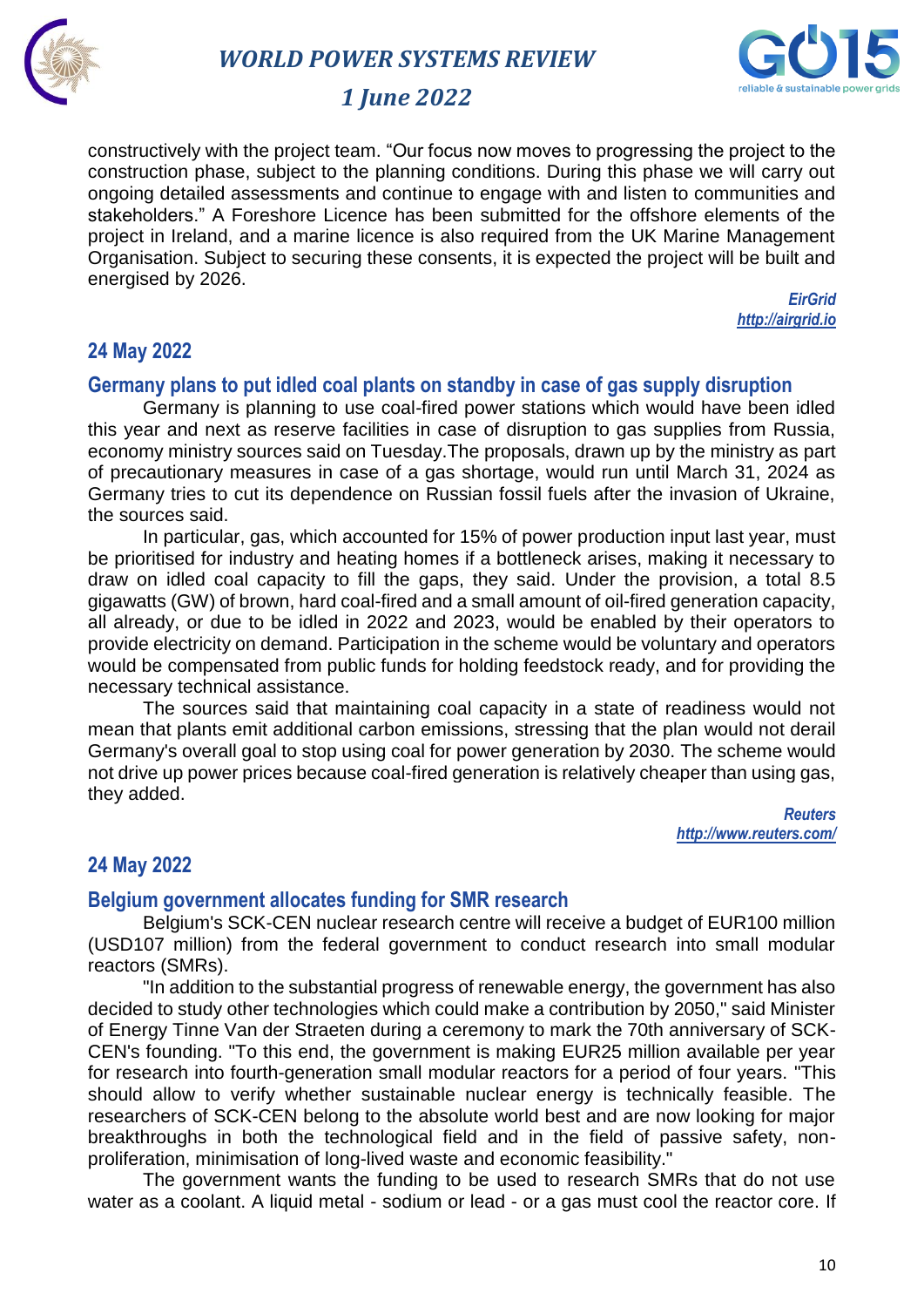



Belgium chooses to explore lead-cooled SMRs, it could benefit from the development pathway of the Multipurpose Hybrid Research Reactor for High-tech Applications (Myrrha) accelerator-driven research reactor. Although Myrrha is not an SMR, it shares some principles, such as compactness, the coolant, and thus fast neutrons, SCK-CEN noted.

Myrrha will be a sub-critical assembly relying on accelerated protons producing neutrons in the target to achieve periods of criticality in a low-enriched uranium core. It will be a 57 MWt accelerator-driven system in which a proton accelerator will deliver a 600 MeV proton beam to a liquid lead-bismuth (Pb-Bi) spallation target that is in turn coupled to a Pb-Bi cooled subcritical fast nuclear core. Myrrha is intended to replace Belgium's ageing BR2 research reactor, and will be used in a range of research functions including the demonstration of the concept of transmutation of long-lived radionuclides in nuclear waste, as well as producing radioisotopes for medicine. Myrrha will also be used for conducting fundamental scientific research in areas such as nuclear physics, atomic physics, fundamental interactions, solid-state physics and nuclear medicine.

SCK-CEN can transfer the lessons learned from the Myrrha development pathway to the development pathway of innovative SMRs, although the objective remains fundamentally different. "Innovative SMRs will produce electricity," explains SCK-CEN Director-General Eric van Walle. "With Myrrha, we need those fast neutrons to demonstrate that we can convert highly radiotoxic waste into waste that is no longer toxic, gives off less heat, and for the most part has a shorter lifespan. With that process, transmutation, we can reduce the ecological footprint of a future geological repository." "We realise that there is still a lot of research work to be done before Belgium can build a first SMR," added SCK-CEN Deputy Director-General Hamid Aït Abderrahim. "In order to succeed, national and international cooperation - both on a scientific and on an industrial level - is an absolute necessity. Therefore, the research constitutes the start of the search for suitable industrial partners for the realisation of the innovative SMRs."

Speaking at the 70th anniversary event, Prime Minister Alexander De Croo said: "With its unrivalled nuclear expertise, SCK-CEN will lead Belgium towards sustainable nuclear energy ... SCK-CEN has specific expertise in nuclear technology cooled with leadbismuth. It is a world leader in this field. That puts Belgium in a privileged position."

> *World Nuclear News http://www.world-nuclear-news.org/*

## **24 May 2022**

#### **Engineers Are Working on a Solar Microgrid to Outlast Lunar Nights**

The next time humans land on the moon, they intend to stay awhile. For the Artemis program, NASA and its collaborators want to build a sustained presence on the moon, which includes setting up a base where astronauts can live and work.

One of the crucial elements for a functioning lunar base is a power supply. Sandia National Laboratories, a research and development lab that specializes in building microgrids for military bases, is teaming up with NASA to design one that will work on the moon.

The moon base is expected to be a technological proving ground for humans to venture farther into space—such as voyaging to Mars. Therefore, a power grid will not simply keep the lights on and air pumping but also support the mining and fuel-processing facilities that will concurrently work to reduce the supply requirements from Earth.

There are, of course, some differences between designing a microgrid for a moon base and designing a similar setup used on Earth. Notably, it will need to keep astronauts alive, rather than just support a conventional household load, says Rachid Darbali-Zamora,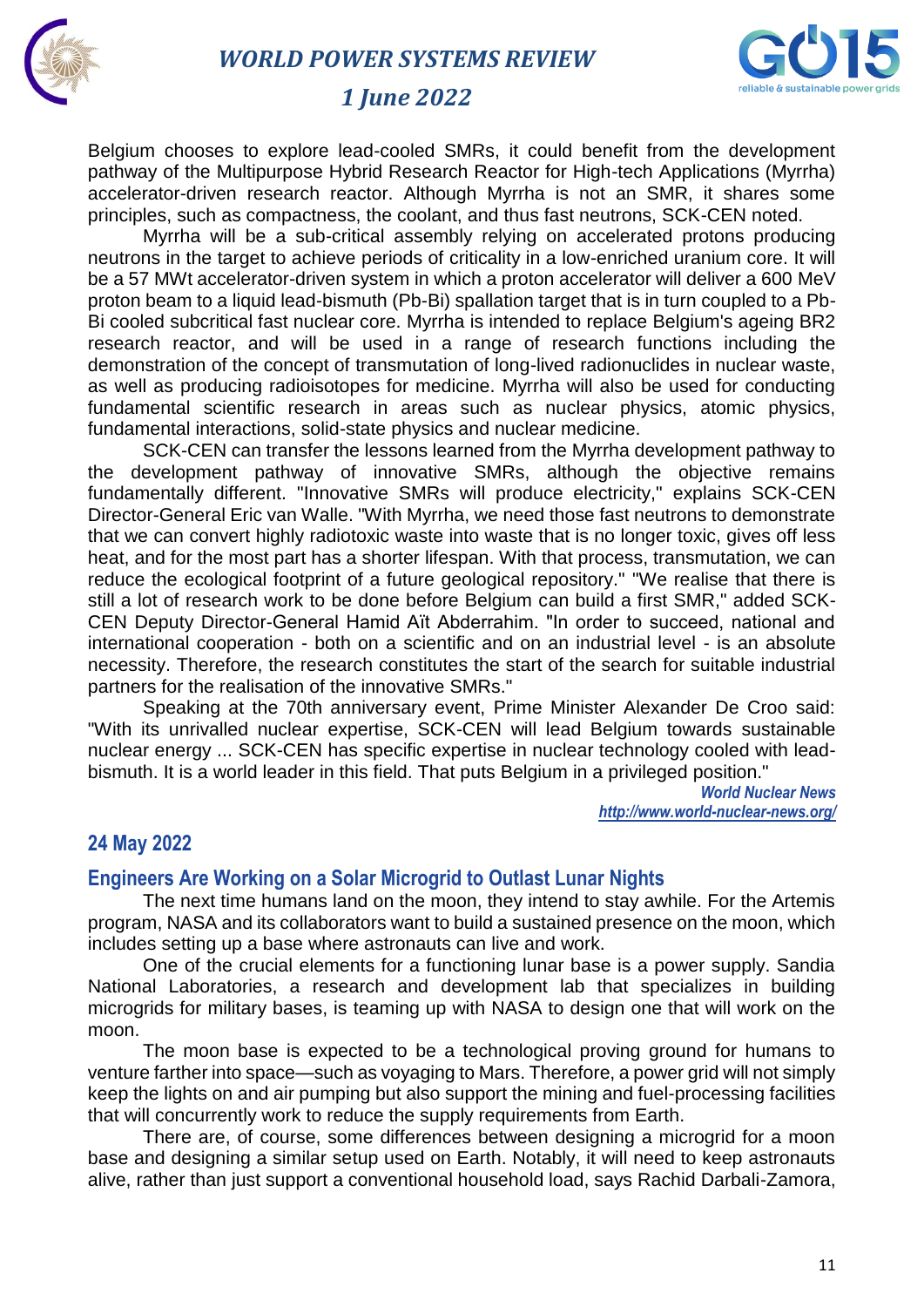



an electrical engineer at Sandia. For that, energy storage and power management will be critical.

The lunar habitat will include a living unit as well as a mining and processing center that will produce water, oxygen, rocket fuel, and more. The Sandia engineers therefore are looking at two direct-current microgrids, with a tie-line connecting them.

Lee Rashkin, another electrical engineer at Sandia, says that they are working to define the parameters of the tie-line. "We are looking at the voltage being a little bit higher [than the two load centers] because it is going to have to span several kilometers between [them]," he says. It would be easier to push the power through at a higher voltage because it would require less current, making it a little bit easier, he adds.

The habitation unit will be about the same size as the International Space Station, the mining and processing center a bit larger, with a distance of around 10 kilometers between them, Rashkin says. While both systems will be designed to be self-sufficient, "the tie-line is there primarily for for redundancy. If something happens to one of the [photovoltaic] generators at the habitat unit, it can import power to maintain those loads, which are critical to keep people alive," he says.

Each system will also have its own redundancy, rerouting, and reconfiguration capabilities, Darbali-Zamora adds. "So if a particular line of the lunar habitat is serving a critical load, and that line goes down, there are mechanisms to reroute power to receive it from a source."

Because the portions of the planned moon base will be spread across the lunar surface, the engineers also expect there will be a lot of power electronics and distributed energy resources. "Power electronics is essentially the electrical equivalent of a gearbox," Rashkin says. "Like a gearbox converts from one speed and torque value to another, power electronics can convert from one power and voltage level to another." These power electronic converters will be key in managing the power between the battery or the solar panels and the main bus.

The main energy source will be solar, supplemented by batteries. Unlike on Earth, there is no cloud shading on the moon, which means the lunar surface receives more direct sunlight. Darbali-Zamora sees it as an advantage in some ways, but they will have to account for lunar nights, which are approximately two Earth weeks long.

There are energy storage options, Darbali-Zamora says, depending on what kind of battery material or chemistry they want. "But the idea is, when there's more solar generation and load demand, the solar panels will charge the battery," he says. "Part of the work that we're doing is defining controls that manage that, ensuring that the batteries aren't completely depleted and that there's synergy between the generation from the solar panels, the consumption of the loads, and the charging and discharging of the battery."

To do this, the engineers have controls based on timescales—from units that operate at submillisecond speeds to those that work over days, planning out where the state of charge needs to be at any time. "And one of those constraints on that [latter] level of control is that the energy storage needs to be fully charged by the time the sun is gone," Rashkin adds. All of the testing and tweaking will take place at Sandia's Secure Scalable Microgrid Testbed, in Albuquerque. "We have emulation capabilities for all of [the specifications] being planned for the moon base," Rashkin says. The testbed can be used to build a scaled-down representation of the lunar microgrid, and used to study the power system controllers, energy storage, power electronics, and distributed energy sources. "We're planning on using that for a lot of our control design analysis."

Once they have the controls, Rashkin's team will pass it on to Darbali-Zamora's to test in Sandia's Distributed Energy Technology Laboratory. With power hardware-in-theloop capabilities, they can test physical devices, such as the controllers built by Rashkin's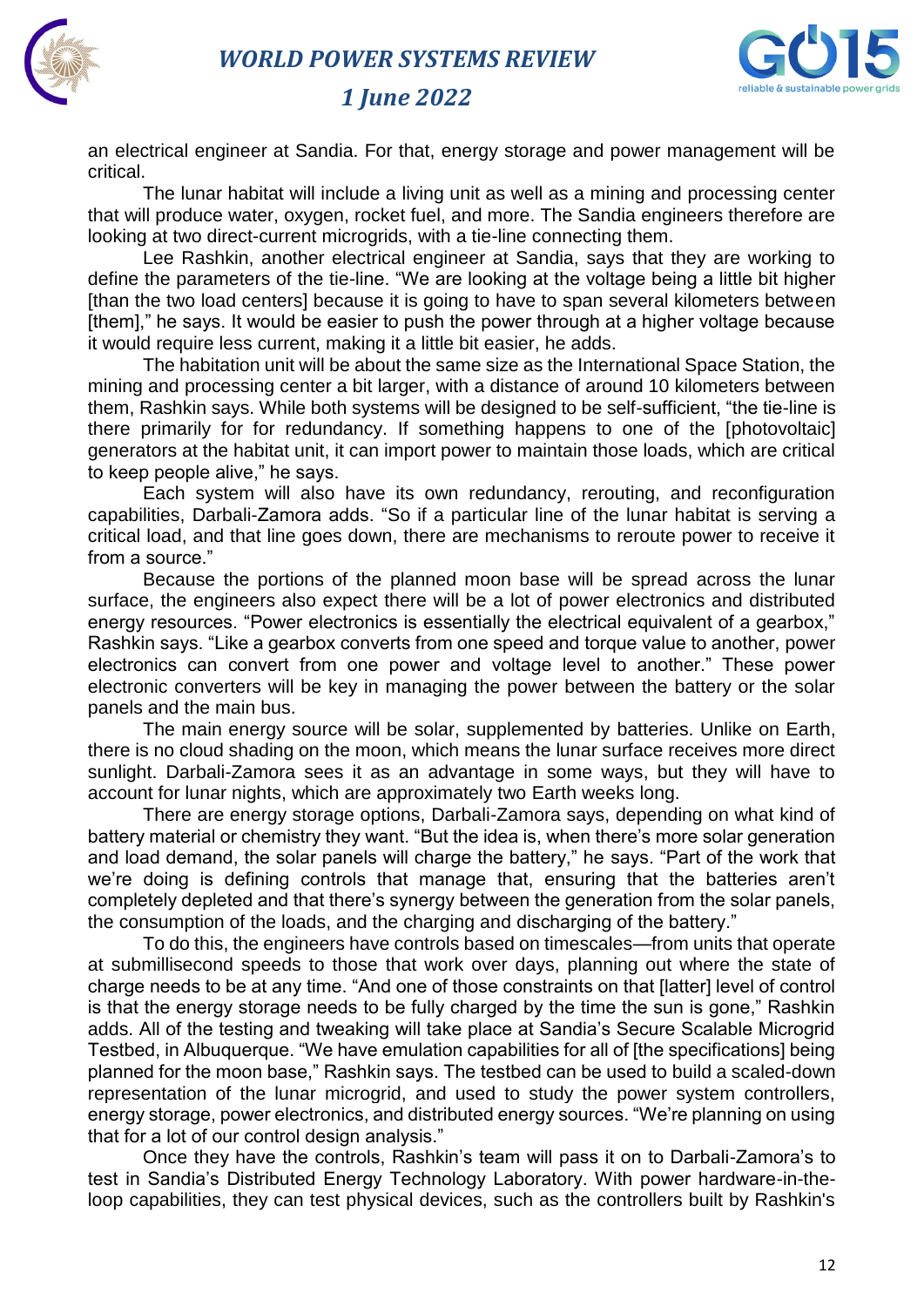

*WORLD POWER SYSTEMS REVIEW*



# *1 June 2022*

team, in simulated environments, like a lunar-base simulator.There's still a way to go before their work ends up on the moon, but both engineers point out that the work they are doing is not completely decoupled from what they do terrestrially. "We are hoping that a lot of the solutions that we find in this project can be implemented here on Earth" to build better and more resilient systems, says Darbali-Zamora.

> *World Energy http://www.world-energy.org/*

## **24 May 2022**

## **Record Wind in Scotland Means Grid Tells Some Turbines to Stop**

Wind farms across the UK are producing more electricity than the grid is able to cope with, forcing the network operator to ask some turbines in Scotland to shut down. National Grid Plc asked some wind farms connected to the local network in the west of Scotland to reduce output by 25 megawatts. While that's a tiny fraction of the record amount of wind supplies being produced by blustery weather spinning turbines across the country, it highlights the difficulties of a network still unable to store large amounts of electricity.

Britain has bet big on renewable power to curb carbon emissions, with Prime Minister Boris Johnson describing the UK as the Saudi Arabia of wind. But that has also left the country at the mercy of weather, and made it harder for grids to cope without the ability to store large amounts of electricity in batteries or use it to produce green hydrogen. Wind power peaked at 19,835 megawatts on Wednesday, enough to cover more than half of Britain's electricity needs.

Production surpassed a peak set in late January and follows record renewables output seen recently in other parts of Europe, highlighting the potential for green energy to replace expensive fossil fuels. As the UK continues to ramp up wind-farm capacity to cut its reliance on dirty fuels like coal and gas, records will start to become an increasingly common occurrence. More green output is also good news as European countries look to wean themselves off Russian energy.

Wind power peaked at 19,835 megawatts on Wednesday, according to data from National Grid Plc. The UK Met Office issued a succinct forecast for the day's weather: "Quite windy." The conditions were virtually ideal for turbines, with gusts of around 30 miles (48 kilometers) an hour measured around the country. Winds were stronger offshore, where some of the biggest farms are installed. The optimal wind speed for many turbines is about 33 miles an hour — fast enough to turn blades quickly without risking damage. When storms earlier this year set UK wind speed records, some turbines shut down for protection. Managed flows are required to maintain the grid's safety margin at times of high power production.

> *Bloomberg http://www.bloomberg.com/*

## **25 May 2022**

## **Hydrogen Avengers: Global Hydrogen Industry Association launched**

Under the leadership of Korea, the 'International Hydrogen Association Association' was established to improve international collaboration on hydrogen in the business sector. Representatives of hydrogen associations from 18 countries, including Korea, the United States, the United Kingdom, and Denmark, launched the 'Global Hydrogen Industry Association (GHIAA)' on the 25th and held online and offline forums to discuss the future of hydrogen economic policy and the importance of private hydrogen cooperation. Officials from local companies and organizations attended the forum, including Park Il-joon, 2nd Vice Minister of Trade, Industry, and Energy, Moon Jae-do, Chairman of H2KOREA,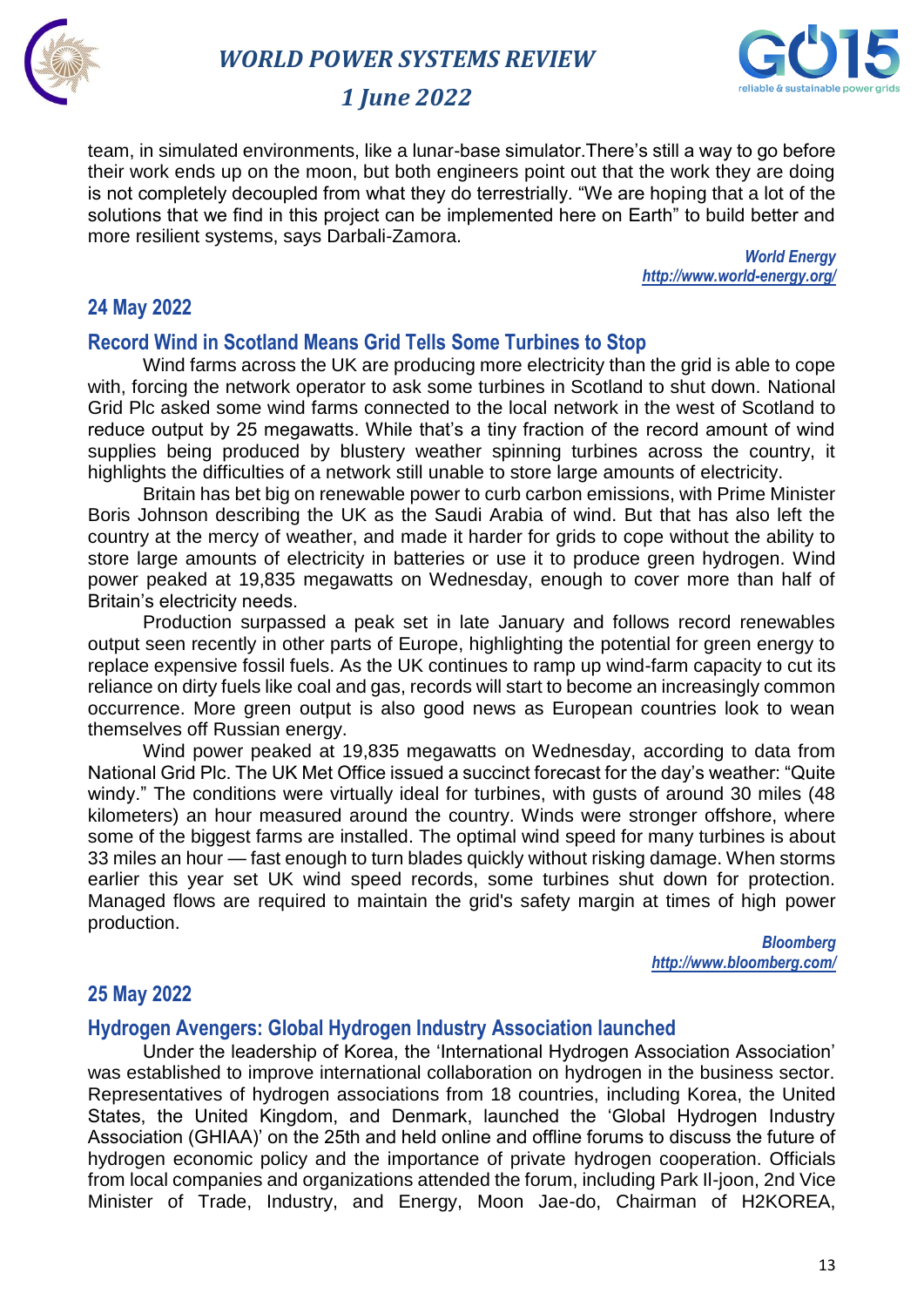



representatives of hydrogen associations from 17 countries, embassies from 8 countries, and SK Vice President.

Park Il-joon, Korea's Second Vice Minister of Industry, who attended the summit, gave an overview of the country's hydrogen economy policies and emphasized the need for worldwide private hydrogen collaboration. The Korea Hydrogen Convergence Alliance (H2KOREA) has been pushing for the creation of the Global Hydrogen Industry Association to boost international hydrogen collaboration in the private sector. It was formally started with the involvement of hydrogen associations from 18 different nations. In addition, Korea was elected as the first chairman at the inaugural general assembly, and a secretariat was formed in H2KOREA to head the worldwide hydrogen industry organization.

The alliance will hold regular meetings in the future to strengthen private sectororiented industrial cooperation, establish a hydrogen network and data hub, and serve as a bridge between the government and the private sector to strengthen cooperation on global joint policies and regulations, as well as technology development and demonstration intend to accomplish it. The government intends to build a balanced ecosystem for the full cycle of hydrogen generation, distribution, and consumption, taking into account economic feasibility and technological maturity, in order to actualize a clean hydrogen-based hydrogen economy.

First, we're diversifying clean hydrogen energy sources to include solar, wind, nuclear power, and natural gas, as well as establishing large-scale hydrogen production centers at home and abroad. and create worldwide criteria for clean hydrogen certification Furthermore, the supply of hydrogen cars centered on commercial vehicles will be enhanced, as will the construction of convergence hydrogen charging stations, hydrogen and ammonia power generating technology development and demonstration, and the hydrogen power generation market. In addition, he stressed the private sector's involvement in this and requested that private international hydrogen collaboration be strengthened to create a worldwide hydrogen industrial ecosystem. Meanwhile, following the association's launch, hydrogen associations in key nations such as the United States, the United Kingdom, Germany, and Australia stated their support for hydrogen policy and industry status.

The US established the Hydrogen Shots objective and described its aim to invest approximately \$9.5 billion (about 11.8 trillion won) in the hydrogen industry through a bipartisan infrastructure investment package, while the UK quadrupled its low-carbon hydrogen production plan (5GW 10GW) and 240 million people. It announced the establishment of a 10,000-pound hydrogen fund (about 380 billion won). Germany launched a 900 million euro (1.2 trillion won) 'H2 Global' fund and stated that it intends to set up a worldwide hydrogen trading market mechanism through government subsidies.

Australia, Canada, Chile, and other countries He discussed the possibilities for production and the objective of becoming a hydrogen exporter. "Hydrogen, a significant method of developing energy independence and carbon neutrality, will play a gamechanging role in the period of big energy transformation," stated Vice Minister Il-Jun Park. We're looking forward to bolstering it even further."

> *Energy News http://energynews.biz/*

## **27 May 2022**

#### **China's first salt cavern compressed air energy storage starts operation**

China's first salt cavern compressed air energy storage started operations in Changzhou City, east China's Jiangsu Province Thursday, marking significant progress in the research and application of China's new energy storage technology.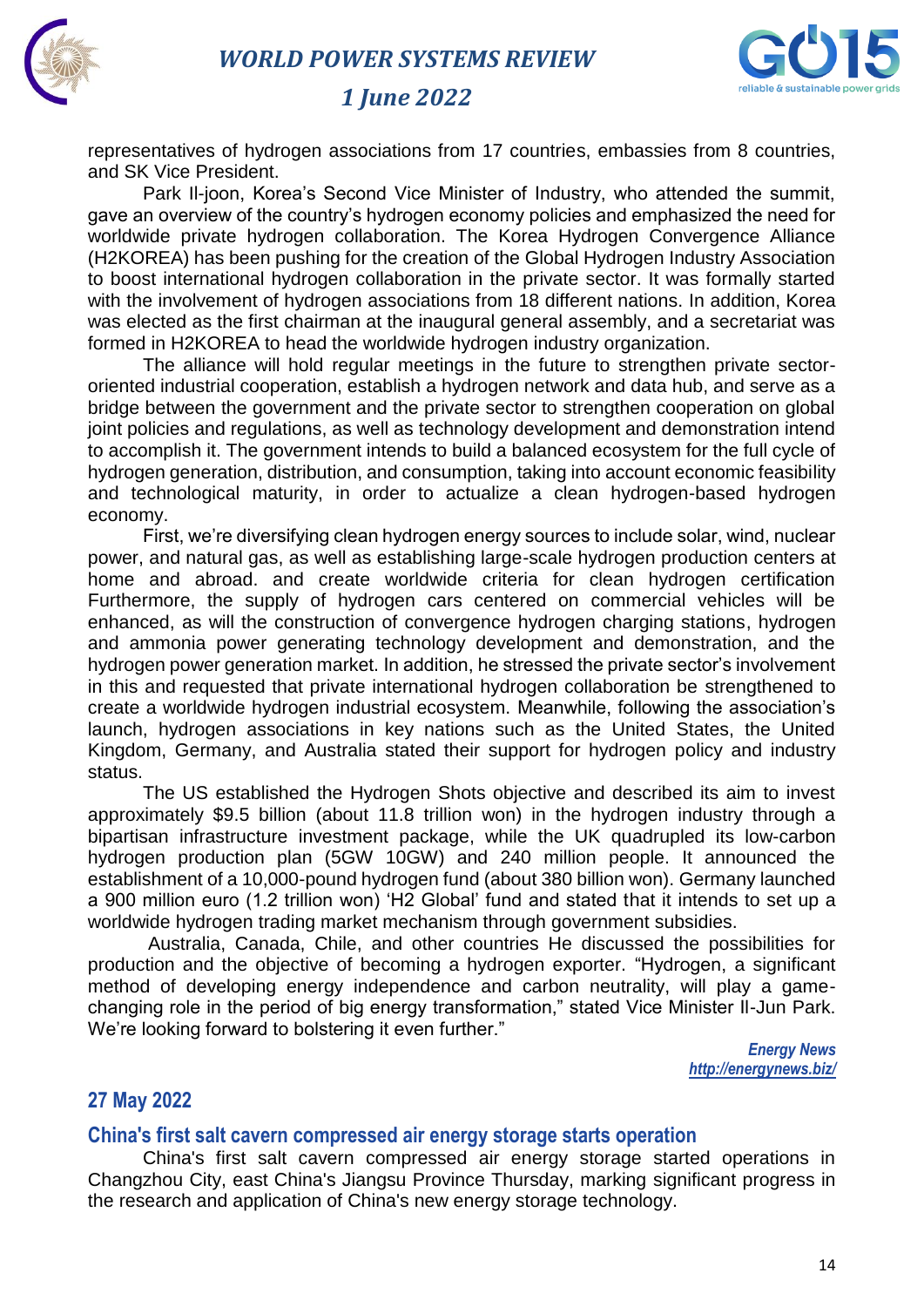



The power station uses electric energy to compress air into an underground salt cavern, then releases air to drive an air turbine, which can generate electricity when needed. The salt cavern was formed following the exploitation of the underground salt layer in the area. At about 1,000 meters below ground, the salt cavern has a storage room equal in size to 105 swimming pools. The energy storage capacity in each cycle reaches 300,000 kWh of electricity, equal to the daily electricity consumption of about 60,000 residents.

China's first salt cavern compressed air energy storage started operations on Thursday, marking significant progress in the research and application of China's new energy storage technology. "Compressed air technology could support the construction of new type power system with new energy as the main body, which can help the country achieve peak carbon emissions and carbon neutrality," said Zhou Ting, deputy director of State Grid's Changzhou branch. The energy storage was co-developed by China National Salt Industry Group Co., Ltd., China Huaneng Group and Tsinghua University.

> *Xinhuanet http://english.news.cn/*

## **28 May 2022**

#### **Mexican regulator fines Spain's Iberdrola unit \$466 mln**

Mexico's energy regulator fined a unit of Spain's Iberdrola 9.15 billion pesos (\$466.4 million), arguing they violated a so-called self-supply power generation permit by selling electricity to their partners, according to a regulatory filing.

Iberdrola Energia Monterrey delivered energy to partners in exchange for economic compensation, which constitutes a sale that is not allowed under the self-supply figure for which the permit was granted, the Energy Regulatory Commission (CRE) said in the resolution posted on its website this week. "The described conduct is unlawful since it affects the legal rights that oblige the permit holder not to sell, resell or by any legal act transfer capacity or electric energy," the resolution said.

Iberdrola (IBE.MC) did not immediately respond to a request for comment about the fine, which CRE said can still be challenged. The resolution did not identify Iberdrola Energia Monterrey's partners, though a permit approved by CRE in 2012 lists British American Tobacco de Mexico; convenience store chain Oxxo, owned by bottler FEMSA; Kimberly Clark de Mexico and Nissan Mexicana.

*Reuters http://www.reuters.com/*

## **29 May 2022**

## **Adani Commissions India's First Wind-Solar Hybrid Power Plant Of 390 MW In Rajasthan's Jaisalmer**

Adani Hybrid Energy Jaisalmer One Limited (AHEJOL), a subsidiary of Adani Green Energy Limited (AGEL), has commissioned a 390 MW wind-solar hybrid power plant in Rajasthan. According to the company, this plant in Jaisalmer is India's first-ever wind and solar hybrid power generation plant. AGEL said that the hybrid power plant integrated through solar and wind power generation harnesses the full potential of renewable energy by resolving the intermittency of the generation and provides a more reliable solution to meet the rising power demand.

"Wind-Solar Hybrid energy is an important aspect of our business strategy which aims to meet India's growing need for green energy. This project is a part of the first construction facility by international banks in Adani Green," said Vneet S Jaain, MD and CEO, Adani Green Energy Ltd. The new plant has a Power Purchase Agreement (PPA) with the Solar Energy Corporation of India (SECI) with a tariff of Rs 2.69 per kWh, well below the Average